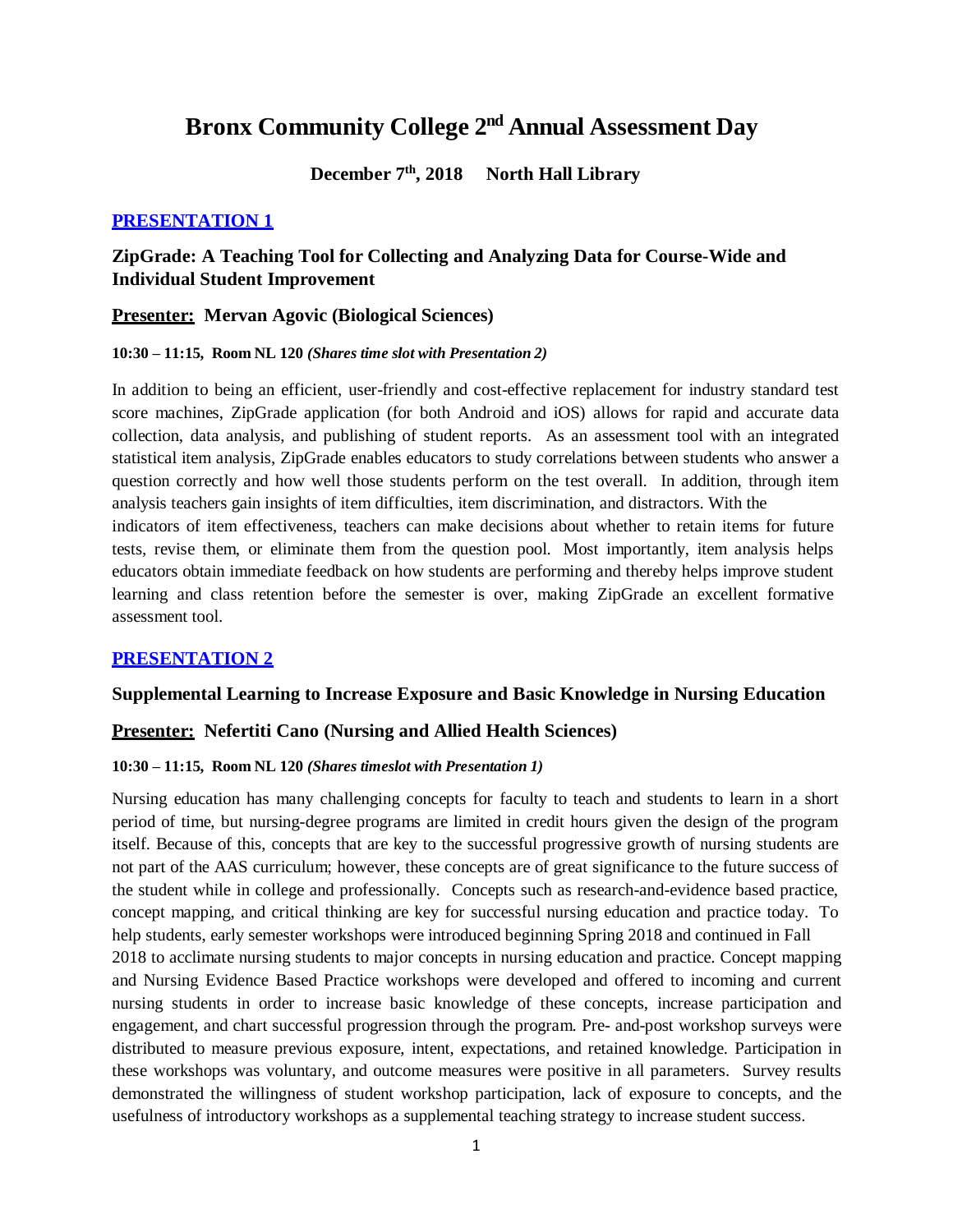# **AMPed Up: BCC's Academic Master Plan as Program Assessment from an Institutional Perspective**

# **Presenter: Alexander Ott, Associate Dean, Curriculum Matters and Academic Programs (Office of Academic Affairs)**

#### **10:30 – 11:15, Room NL 136**

Academic program assessment at BCC typically occurs in two forms. (1) As part of an iterative process that examines whether students are learning what we expect them to learn in a program (program learning outcomes assessment) and (2) As part of a Periodic Academic Review in which a department performs a deeper analysis of its programs, often including a review of program learning outcomes, curricula, and student enrollment factors. The first form of assessment is from a student learning perspective; the second is from a departmental perspective. What both forms typically lack is an explicitly institutional perspective. BCC's Academic Master Plan (AMP) assumes an institutional perspective, particularly in the context of program enrollment variables and trends, as well as program alignment with the labor market. Come to this session to learn the following (1) how we developed the AMP, (2) key data tools used to analyze enrollment and labor market trends, and (3) findings and next steps.

#### **PRESENTATION 4**

**The Road to Assessment in ASAP: Need Levels, Competencies and Learning**

# **Presenters: Melanie Robles, ASAP Associate Director, Thomasina Brown, ASAP Advisor, Carmela Oniszko, ASAP Advisor, Christina Randall, ASAP Advisor,**

#### **10:30 – 11:15, Room NL 144**

This presentation will cover the preliminary journey of the ASAP Student Development and Group Advisement Committee in creating learning outcomes to assess the advisement and development experience of the ASAP student, from acceptance to degree completion. The group will share why the work was started, how it evolved, where they are in the process and next steps. Additionally, presenters will share how the learning outcomes are used to inform advisement best practices, standardize group advisement content, create continuous and consistent messaging, assess student's current need levels, strategize to increase retention and graduation rates, personalize advisement approaches, and enhance professional development to improve staff performance.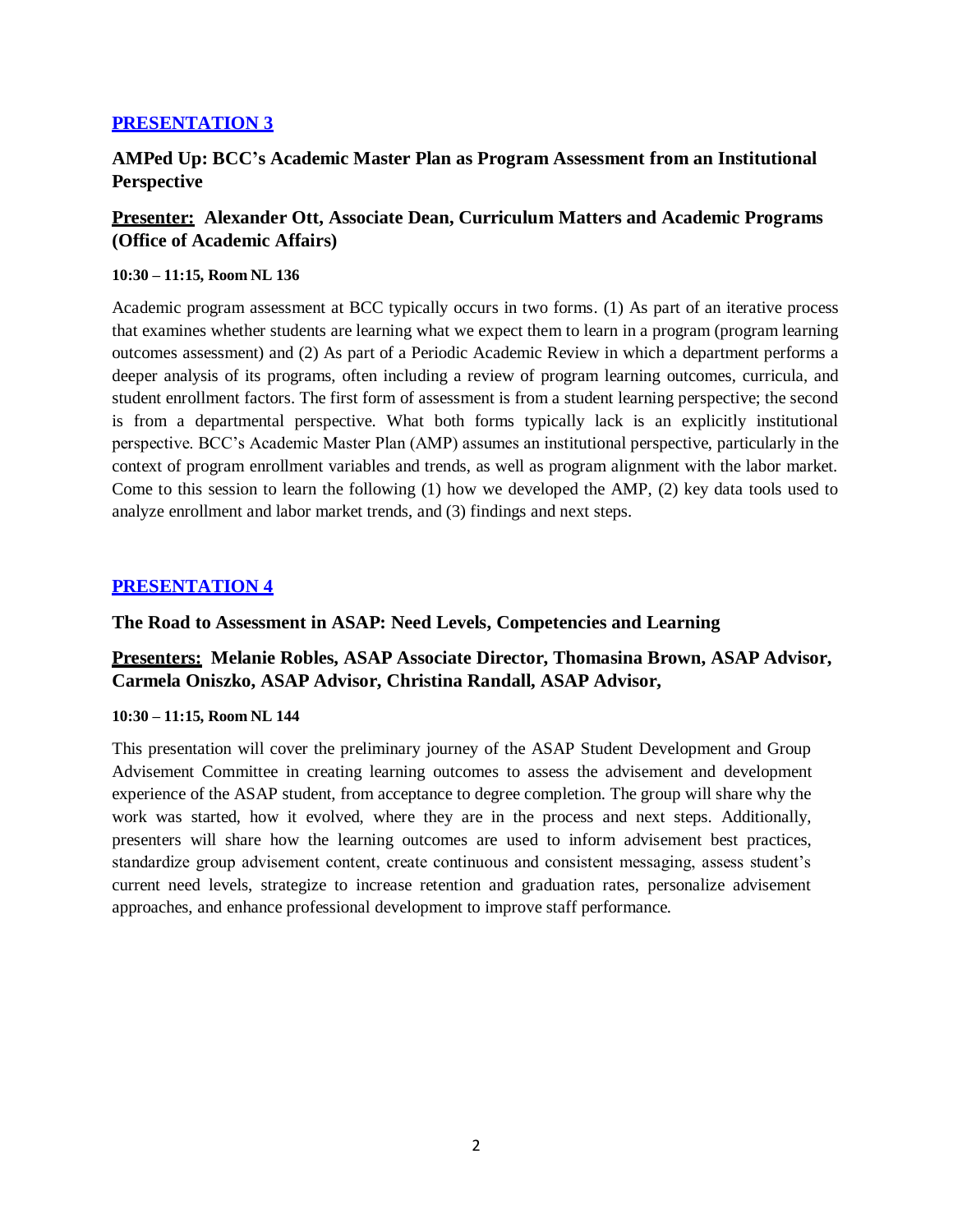**Closing The Loop: The Final Step . . . The Next Step**

# **Panel: Theresa Smalec (Communications Arts & Sciences), Stephanie Marshall (Evening & Weekend Services), John Molina (Chemistry and Chemical Technology), Richard LaManna (Academic Affairs)**

#### **11:25 – 12:15, Room NL 120**

You have sat in on the workshops. You have read articles, viewed various examples of assessment materials. You have developed outcomes, a rubric, a survey, perhaps all three. You know your students, some of whom are struggling; you want to make sure they are getting the most out of your course or program. You tally up and interpret the data from the outcomes assessment that you carefully developed and performed. Now what? The next step, commonly referred to as Closing the Loop, is the final step. The "loop" is the circular process of assessment; to complete or "close" requires taking what you have learned and making changes in the next iteration of your course or program. Once you have performed those actions, you have arrived, once more, at the starting point for the next assessment of your course or program learning outcomes. The heart of the panel, made up of two faculty members and one program coordinator, all of whom excel at closing the loop, discuss the different ways they interpret data and use the information to make improvements.

### **PRESENTATION 6**

**General Education Assessment: Discussion of the Collegiate Learning Assessment (CLA+) Test and the Profile of BCC Student Performance on the CLA**

# **Presenters: Nancy Ritze, Dean of Research, Planning & Assessment; Chris Efthimiou (Institutional Research, Testing)**

#### **11:25 – 12:15, Room NL 136**

The Collegiate Learning Assessment (CLA) is used at BCC to determine academic improvements in student learning. The CLA will be introduced and placed into the framework of General Education assessment at BCC. Results from 2013 and 2018 administrations of the assessment at BCC will be presented and discussed.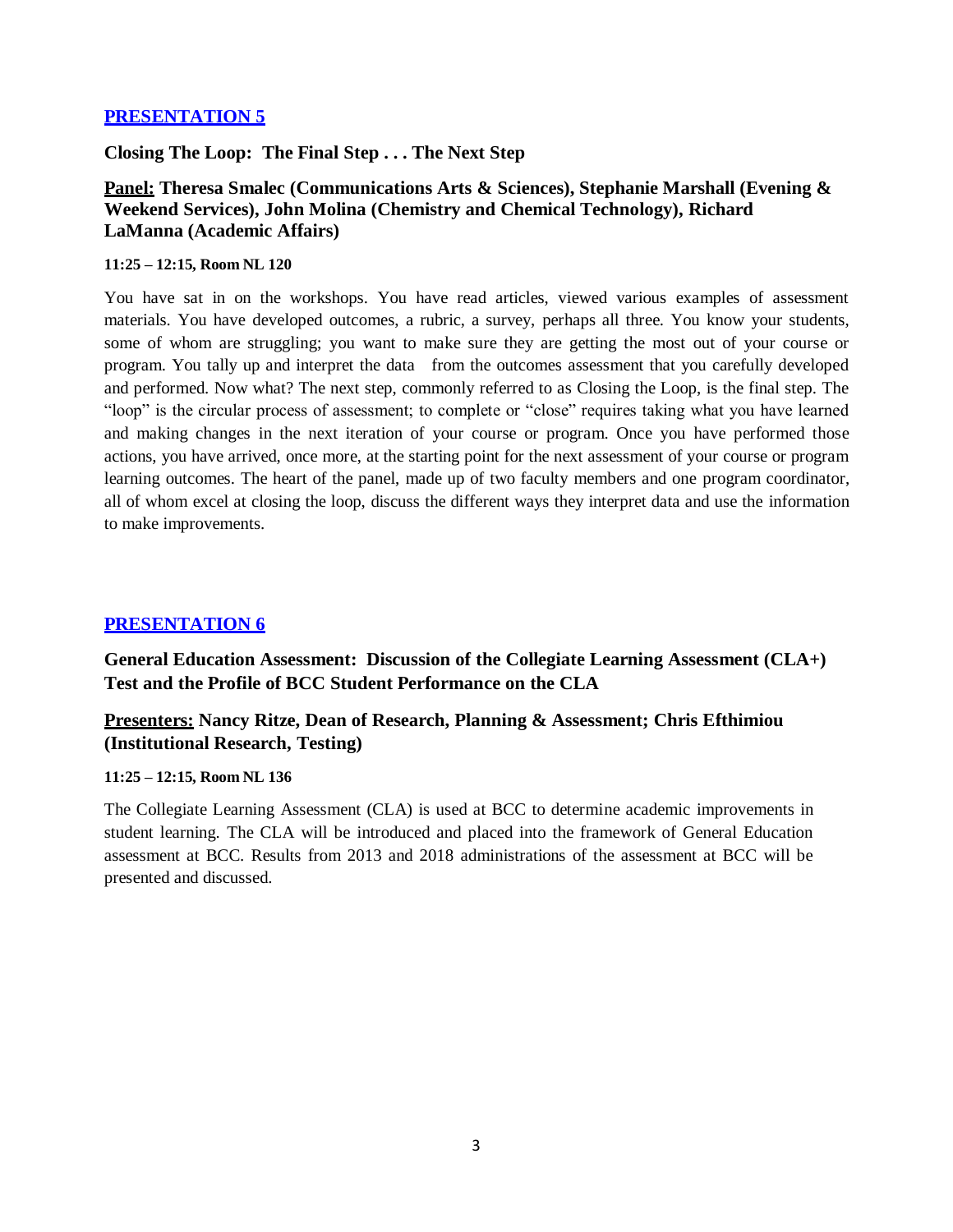### **College Discovery Academic Coaching: Demonstrating a Multi-Modal Approach to Assessment**

### **Presenters: Leidy Pichardo (CD Coordinator), Nathan Aiken (CD Counselor)**

#### **11:25 – 12:15, Room NL 144**

When evaluating an academic support program, a multi-modal assessment approach is beneficial in providing the most comprehensive feedback for continuous program improvement. Determining which types of assessment are currently in use and which are absent can be challenging; however, charting the methods available creates a manageable tool for assessment overview. In this presentation, the presenters utilize an assessment chart to reflect the comprehensive methods of assessment and tools applied in College Discovery's recently developed program, *CD Academic Coaching*. In Fall 2017, CD Academic Coaching was introduced as a pilot service for select students within the CD program.

### **PRESENTATION 8**

#### **Holistic Assessment: The Case of Introduction To Sociology**

#### **Presenters: Devin T. Molina (Social Sciences) and Gerard Weber (Social Sciences)**

#### **1:30 – 2:15, Room NL 120** *(Shares timeslot with Presentation 9)*

In Spring 2017, the Department of Social Sciences radically altered its approach to the assessment of *Sociology 11: Introduction to Sociology*. Whereas previously the assessment of Intro to Sociology used a common set of multiple choice exam questions, a new assessment tool was developed in the form of an essay assignment and common rubric. This new approach sought to address two shortcomings of previous approaches: Data that focused only on the acquisition of knowledge, and a lack of information on the effectiveness of the assessment or ways of improving outcomes. Under the new assessment plan, faculty create their own essay topics and assignments on sociological theory, but use a common rubric to assess the level of their students' comprehension of and ability to apply sociological theory. Additionally, faculty were asked to provide insight into their students' performance and to reflect on the effectiveness of the assignment, rubric, and assessment effort, as well as offer suggestions to improve the assessment and their teaching.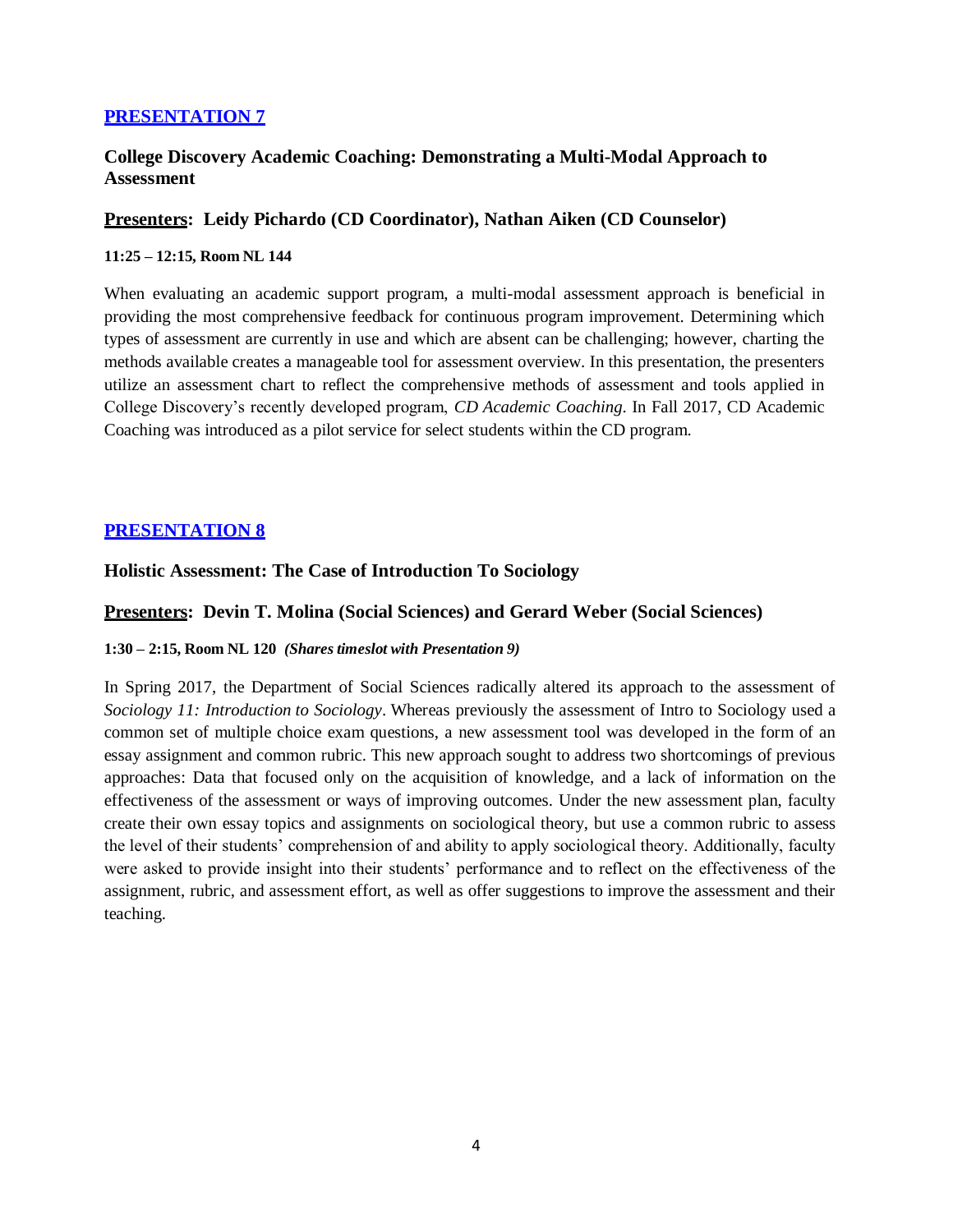# **The Story So Far: Our Experience with Online Hybrid Teaching and Assessing Beginner Spanish.**

### **Presenter: Alicia Bralove (Modern Languages)**

#### **1:30 – 2:15, Room NL 120 (***Shares timeslot with Presentation 8)*

This presentation analyzes the Department of Modern Language's experience thus far with online hybrid Spanish courses. In particular, the presentation will address the complexities involved in assessing online hybrid courses, and include the extent to which the department's offerings incorporate online hybrid instruction vs. traditional face- to face classes. The presentation will also cover student and instructor perspectives on hybrid method of instruction as a learning and teaching modality.

### **PRESENTATION 10**

### **Organized Anarchy: Aligning Institutional Efforts for Assessment & Accreditation**

### **Presenter: Jordi Getman-Eraso (History)**

#### **1:30-2:15, Room NL 136**

Building upon the conceptual metaphor of "organized anarchy," this presentation explores the challenges faced by the very nature of institutions of higher education when preparing for regional accreditation. The presentation highlights the properties of an organized anarchy and engage participants in conversation of how these properties traditionally manifest themselves, both at BCC and other institutions. Discussion will follow, addressing the challenges of imposing a uniform hierarchical order to meet the demands of accreditation, specifically for BCC's current Middle States Self-Study effort. The roles of assessment and evaluation in the accreditation process at BCC will be emphasized.

Learning Outcomes: In this session, participants will...

- 1. Consider institutions of higher education as "organized anarchies" and identify challenges of codifying and assessing their value.
- 2. Discuss the purpose of accreditation for BCC and the requirements of Middle States accreditation.
- 3. Explore the role of collaboration and communication when navigating assessment and accreditation challenges.
- 4. Recognize tools for capturing, curating, and making transparent situational and contextual data to facilitate assessment and accreditation processes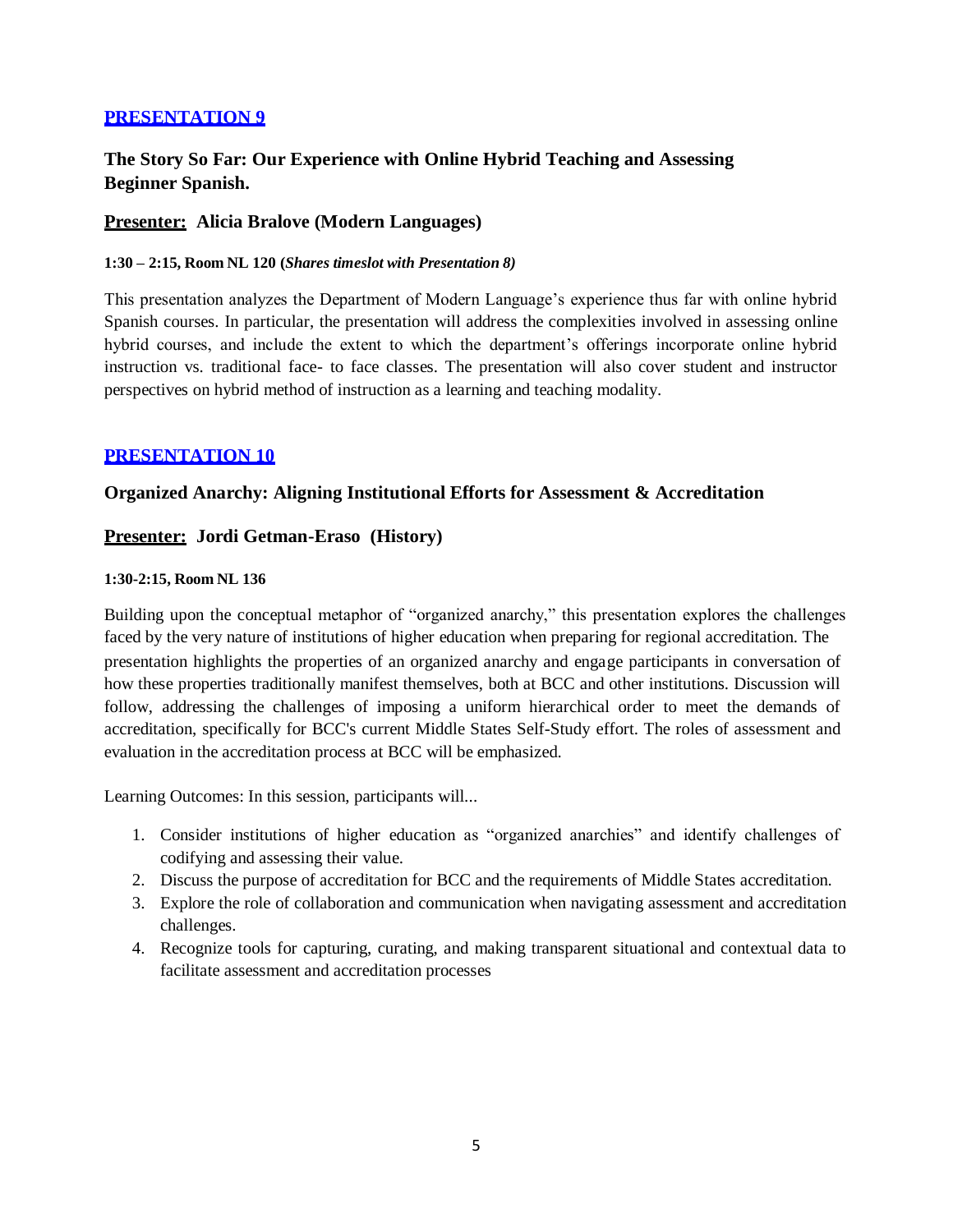#### **First-Year Seminar Assessment: Year Two**

# **Panel/Presenters: Stephen Duncan (History, FYS), Mara Lazda (History), Sheldon Skaggs (Chemistry), Tica Frazer (FYS), Handan Hizmetli (Institutional Research)**

#### **1:30 – 2:15, Room NL 144**

This presentation focuses on assessment of critical thinking in student learning outcomes in the First-Year Seminar (FYS) program. Recent cohorts of FYS faculty have received specific training in critical thinking pedagogy and all FYS faculty are encouraged to include a critical thinking assignment in their curricula. Faculty are asked to have students upload these assignments to ePortfolio sites, where instructors can assess them according to a common three-part rubric. In Fall 2017, the FYS program formed an Assessment Committee, which launched a pilot study of the critical thinking student learning outcomes from FYS assignments in the 2016-17 academic year. In the 2017-18 academic year, the process was expanded as more FYS faculty began assessing assignments in ePortfolio. The panel will propose presenting the results of the progression from the pilot study to its widespread implementation.

### **PRESENTATION 12**

### **Assessment Design: From Deficit Thinking to a Celebration of Student Strengths**

# **Presenters: Shylaja Akkaraju (Biological Sciences) and Evangelia Antonakos (Mathematics and Computer Science)**

#### **2:25 – 3:15, Room NL 120**

Deficit thinking focuses on what our students cannot do well. It examines poor student-disposition behaviors and poor academic preparation, thereby providing a convenient explanation for weak student performance in our STEM courses. Traditionally, our summative assessments have largely focused on what students cannot do. We have responded to the results of these assessments by attempting "to fix" these problems using a fixed mindset approach with dispiriting results. Alternatively, adopting an asset model that focuses on what our students can do well, positively impacts student confidence, thereby helping them to conquer more difficult skills and knowledge. Teaching to student strengths using a growth mindset approach accesses cognitive benefits to students that are profound and result in greater overall student success. The presenters will demonstrate how an abundance approach that celebrates student strengths by using formative assessments can be applied in two different STEM courses.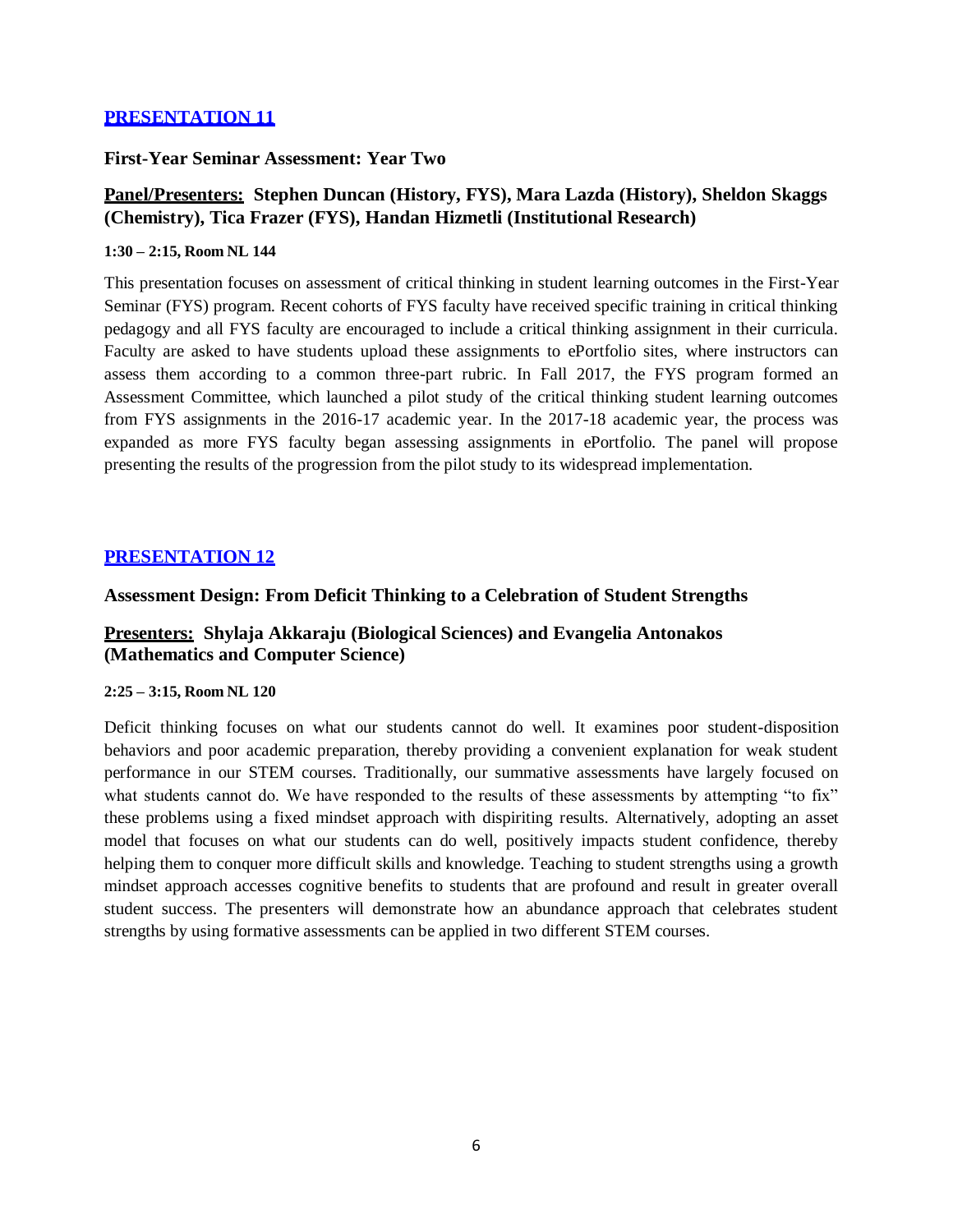### **Developing and Assessing Outcomes in Nonacademic and Student Support Departments**

### **Presenters: L. Vicki Cedeño (Academic Affairs), Handan Hizmetli (Institutional Research), Linda McKernan (Student Success)**

#### **2:25 – 3:15, Room NL 136**

Participants attending this session will learn about the major components of effective learning outcomes assessment in non-academic departments. The session will include relevant content so that participants will have a clear understanding of assessment and developing an assessment framework. Participants will partake in active assessment activities relating to developing mission statements and S.M.A.R.T. learning outcomes. Lastly, participants will be able to make distinctions between the different assessment measures, vehicles and tools, customizing every component with their departments/programs/units in mind. The overarching goal for all participants is to understand and implement the right assessment approach to foster continuous improvement of non- academic and student support programs and services.

### **PRESENTATION 14**

### **Using Key Performance Indicators (KPIs) to Drive IT Innovation and Change**

#### **Presenter: Loic Audusseau (Chief Information Officer)**

#### **2:25 – 3:15, Room NL 144** *(Shares timeslot with Presentation 15)*

BCC Information Technology monitors and assesses hundreds of metrics to ensure our systems and processes are working as efficiently and effectively as possible to meet the needs of our students, faculty and staff. To provide transparency and hold ourselves accountable, we share Key Performance Indicators (KPIs) with BCC leadership each month. This short presentation will explain, though concrete examples, how BCC IT uses KPIs to identify issues and trends, so we can investigate solutions to correct the issues, avoid future problems, and optimize our operating processes.

### **PRESENTATION 15**

#### **Gaining Efficiencies and Improving Productivity in Campus Services**

#### **Presenters: Frank Giglio and Nicole Crews (Campus Services)**

#### **2:25 – 3:15, Room 144** *(Shares timeslot with Presentation 14)*

In the College's efforts to centralize campus services, the presenters will inform the community about BCC's newly opened Campus Service Center (CSC). They will detail the various support services the CSC provides, including the revised Bronco card, parking on campus, and Akademos (BCC's virtual bookstore), as well as future services coming to campus.